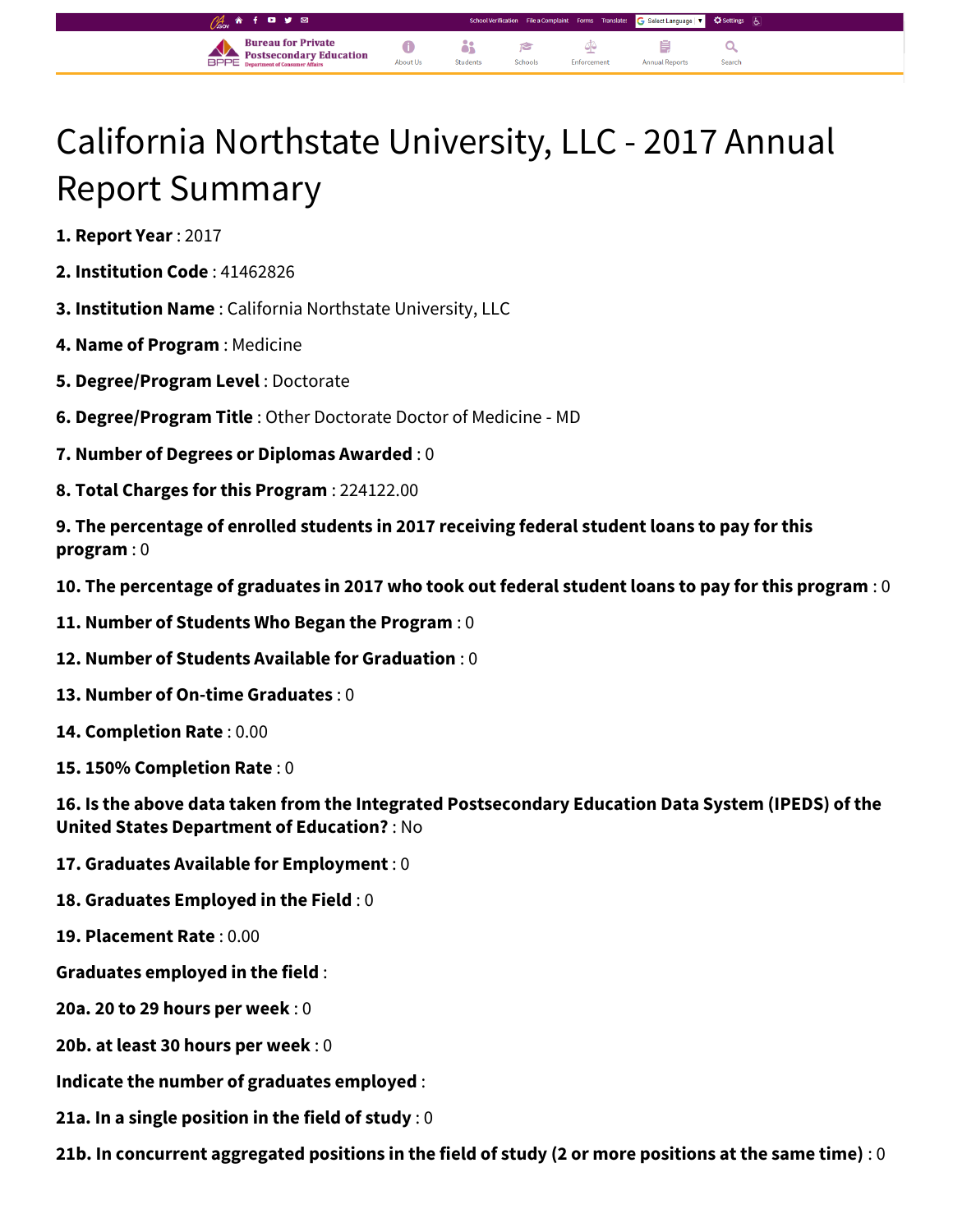

**21c. Freelance/self-employed** : 0

**21d. By the institution or an employer owned by the institution, or an employer who shares ownership with the institution** : 0

**22. Does this educational program lead to an occupation that requires State licensing?** : Yes

**22a. Do graduates have the option or requirement for more than one type of licensing State exam?** : No

**Name of Option/Requirement (1)** : N/A

**Name of Option/Requirement (2)** : N/A

**Name of Option/Requirement (3)** : N/A

**Name of Option/Requirement (4)** : N/A

**23. Name of the State licensing entity that licenses this field** : Medical Board (in state of license / practice)

**24. Name of State Exam** : United States Medical Licensing Exam (USMLE)

- **25. Number of Graduates Taking State Exam** : 0
- **26. Number Who Passed the State Exam** : 0
- **27. Number Who Failed the State Exam** : 0
- **28. Passage Rate** : 0

**29. Is this data from the State licensing agency that administered the exam?** : 0

**29a. Name of Agency** : N/A

**30. If the response to #29 was "No" provide a description of the process used for Attempting to Contact Students** : California Northstate University College of Medicine (CNUCOM) began offering courses leading to a Doctor of Medicine (MD) degree in 2015, and is scheduled to graduate its first class in May 2019. Consequently, graduation, exam passage, and employment data will not be available until after that.

**31. Name of the State licensing entity that licenses this field** : Medical Board (in state of license / practice)

**32. Name of State Exam** : United States Medical Licensing Exam (USMLE)

- **33. Number of Graduates Taking State Exam** : 0
- **34. Number Who Passed the State Exam** : 0
- **35. Number Who Failed the State Exam** : 0
- **36. Passage Rate** : 0
- **37. Is this data from the State licensing agency that administered the State exam?** : 0

**37a. Name of Agency** : N/A